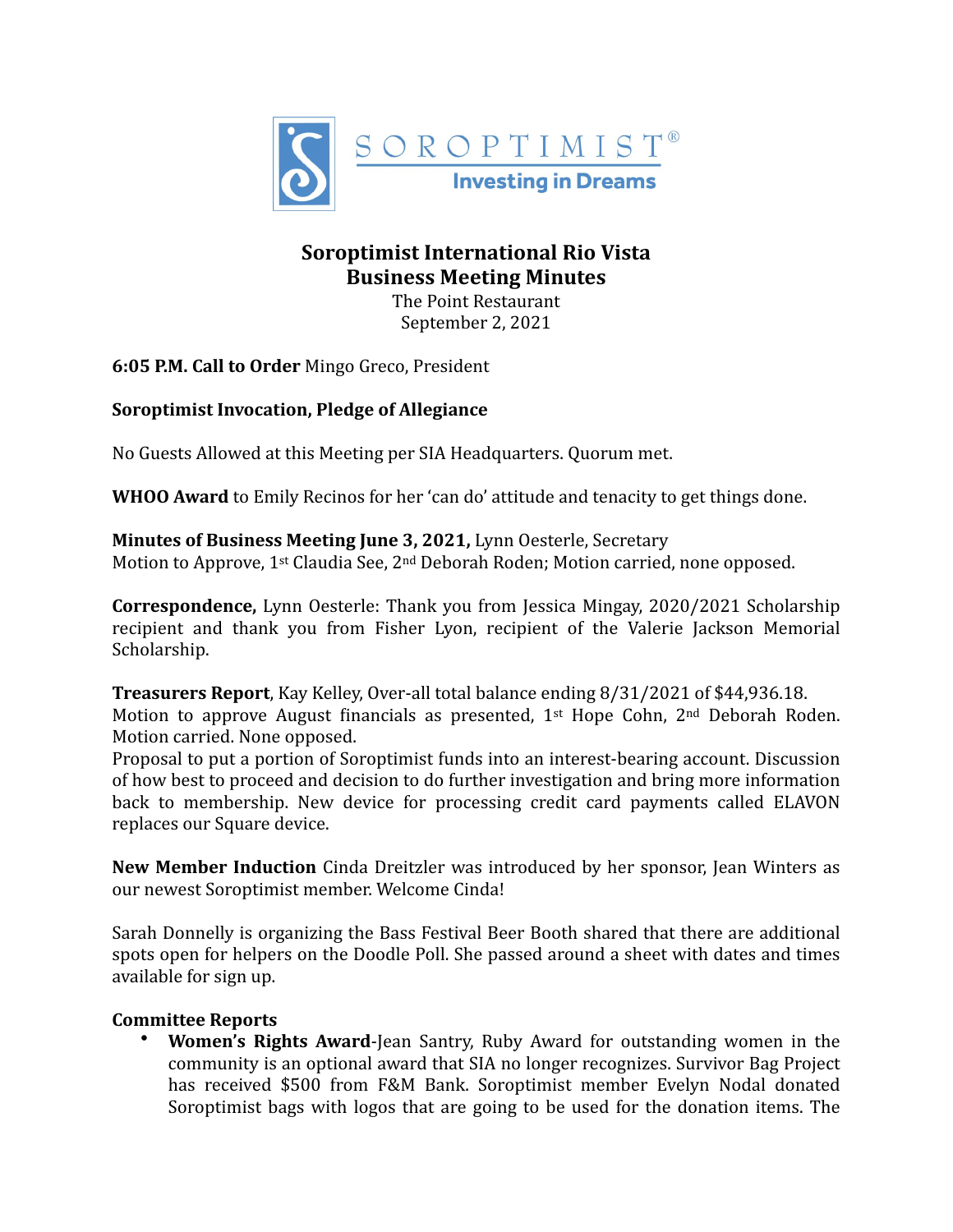bags will be sold to Soroptimist members for \$7 and the funds from the bags will be used to buy additional items. Live Your Dream Award, flyers were circulated to members and are going out into the community to advertise the \$2500 scholarships.

- **Publicity-Susan Whitesell, Roles and responsibilities were decided at first** committee meeting. It was emphasized that committees are responsible for the first draft of any article or advertisement being put out to the community. Publicity has a wealth of resources available for help  $if/when$  needed. New account being established on MailChimp. We have been posting to Facebook and Instagram. Members are encouraged to like and share postings to increase club engagement. Also noted, members can use our website for answers and information regarding our activities and all things Soroptimist.
- **Fundraising-Monica Awender, just under 700 tickets left to be sold for the Meat** Raffle, we have sold close to 1300 of the 2000 tickets printed. Our goal is to sell all 2000 tickets prior to the Bass Derby Festival. A board in the shape of a cow has been designed to help us follow the sale of tickets. Members who are high sellers are asked to put their name and total sales on a spot that is then attached to the board. High seller wins \$100 gift card. Monica suggested using hashtags when posting on events as it helps to increase coverage. Considering selling meat raffle tickets in front of Lira's and possible other opportunities before the Festival. Bingo may not happen this year due to COVID Variant, may reschedule to Spring 2022. Next fundraising opportunity will be our New Year's Eve Lobster and Crab ticket sale event.
- **Membership**-Lupe Finch/Charlene Spinner, trying to fill current Fellowship Board with \$10 square purchases toward \$1000 scholarship monies, \$540 has currently been sold. When the current board is filled, we will go back to our usual Fellowship Board with \$5 square purchases. Squares can be purchased on our website. Committee is looking into fun activities for members. Possible activities are Art  $\&$ Wine Event, Garden Tea Party, White Elephant Christmas Decoration Exchange of good quality unneeded Christmas décor.
- **Education-Mingo Greco for Carolyn Azbell, Chairmen for their individual events** were selected. Violet Richardson will be chaired by Sybil Miller, S Club by Deborah Roden, DIBI by Suzi Goldberg, Scholarships by Kim Guggemos, and Awards Night by Mary Ellen Lamothe.

**President's Round Table**, Mingo Greco, attended the District II Presidents meeting. This year is the 100-year birthday of Soroptimist. On September 28, 2021, Solano County Board of Supervisors will present a 100 Year Proclamation to the Soroptimist clubs of Solano County. On October 5, 2021, the City of Rio Vista and Mayor Ron Kott will present Soroptimist International of Rio Vista with a 100 Year Proclamation.

## **New Business**, Mingo Greco

Student of the Month, as currently established does not meet with the Soroptimist mission to support women and girls. Discussion regarding possibly having it more centered around S Club members. Education Committee has been tasked with looking into this further and reporting back to membership with possible way to rework this recognition so that it complies with our Soroptimist mission.